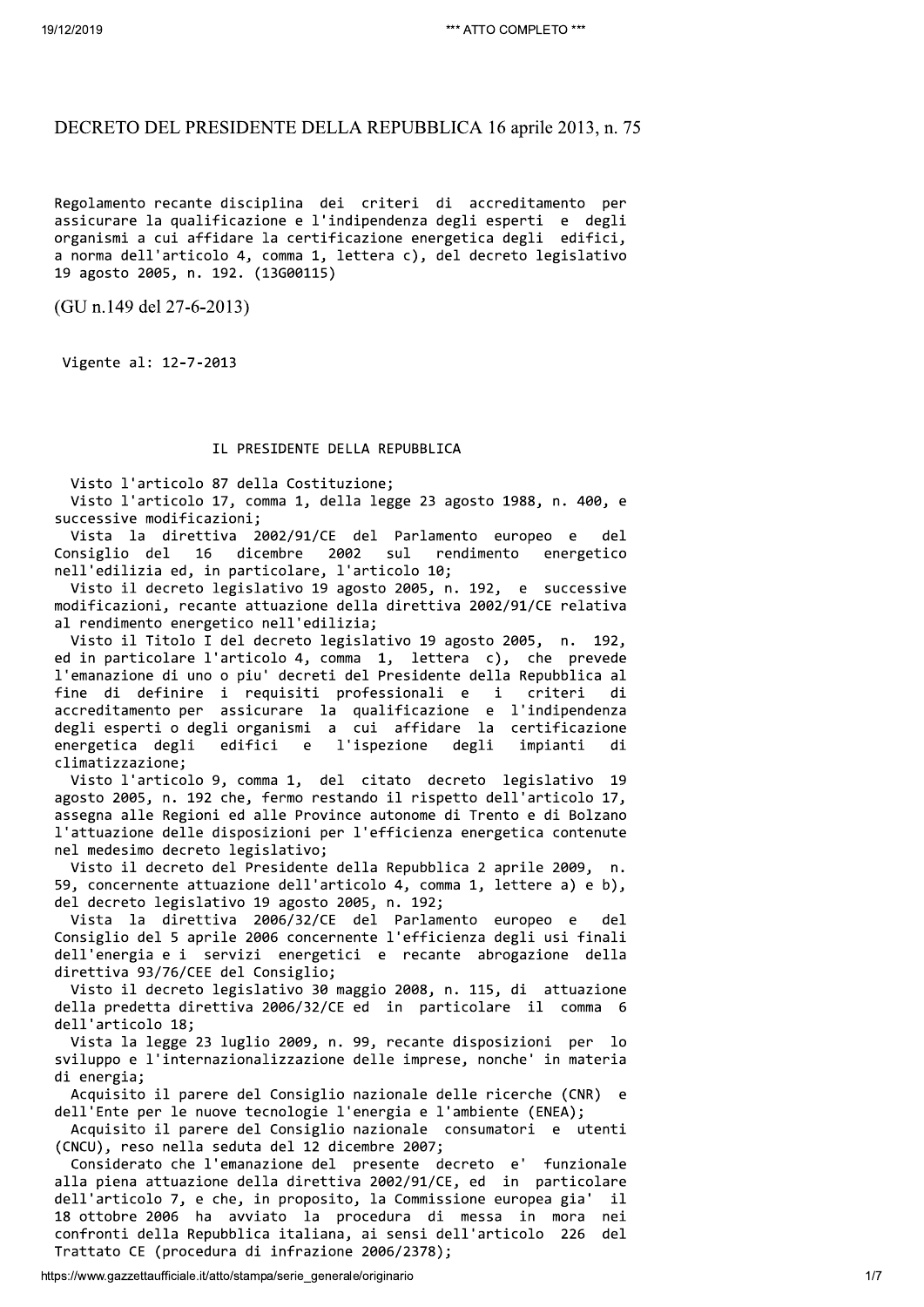Acquisita l'intesa espressa dalla Conferenza Unificata nella seduta del 20 marzo 2008;

Udito il parere del Consiglio di Stato espresso dalla Sezione consultiva per gli atti normativi nell'Adunanza del 9 novembre 2009; Vista la deliberazione del Consiglio dei Ministri, adottata nella riunione del 15 febbraio 2013;

Sulla proposta del Ministro dello sviluppo economico, di concerto con il Ministro dell'ambiente e della tutela del territorio e del mare e con il Ministro delle infrastrutture e dei trasporti;

**Fmana** 

il seguente regolamento:

Art. 1

# Finalita' e ambito di intervento

1. Il presente regolamento definisce i requisiti professionali e i criteri di accreditamento per assicurare la qualificazione e l'indipendenza degli esperti o degli organismi a cui affidare la certificazione energetica degli edifici, di cui all'articolo 4, comma 1, lettera c), del decreto legislativo 19 agosto 2005, n. 192,  $\epsilon$ successive modificazioni, di seguito denominato «decreto legislativo», per le finalita' di cui all'articolo 1 del medesimo decreto e per una applicazione omogenea, coordinata e immediatamente operativa delle norme per la certificazione energetica degli edifici su tutto il territorio nazionale.

2. I requisiti professionali e i criteri di accreditamento per assicurare la qualificazione e l'indipendenza degli esperti o degli l'ispezione affidare degli impianti organismi  $\overline{a}$ cui di climatizzazione di cui all'articolo 4, comma 1, lettera c), de<sub>1</sub> decreto legislativo, sono individuati dal decreto del Presidente della Repubblica 16 aprile 2013, n. 74, recante definizione dei criteri generali in materia di esercizio, conduzione, controllo, degli ispezione impianti manutenzione  $\epsilon$ termici ner la climatizzazione invernale ed estiva degli edifici  $\mathsf{e}$ per la preparazione dell'acqua calda per usi igienici e sanitari, ai sensi dell'articolo 4, comma 1, del decreto legislativo 19 agosto 2005, n. 192, concernente attuazione della direttiva 2002/91/CE sul rendimento energetico in edilizia.

Art. 2

Riconoscimento e disciplina dei requisiti dei soggetti abilitati alla certificazione energetica degli edifici

1. Ai sensi dell'articolo 4, comma 1, lettera c), del decreto legislativo, sono abilitati ai fini dell'attivita' di certificazione energetica, e quindi riconosciuti come soggetti certificatori:

a) i tecnici abilitati, la cui disciplina dei requisiti e' riportata al comma 2, lettera b);

b) gli Enti pubblici e gli organismi di diritto pubblico operanti nel settore dell'energia e dell'edilizia, che esplicano l'attivita' con un tecnico, o con un gruppo di tecnici abilitati, in organico e la cui disciplina dei requisiti e' riportata al comma 2, lettera b);

c) gli organismi pubblici e privati qualificati a effettuare attivita' di ispezione nel settore delle costruzioni edili, opere di ingegneria civile in generale e impiantistica connessa, accreditati presso l'organismo nazionale italiano di accreditamento di cui all'articolo 4, comma 2, della legge 23 luglio 2009, n. 99, o altro soggetto equivalente in ambito europeo, sulla base delle norme UNI CEI EN ISO/IEC 17020, criteri generali per il funzionamento dei vari tipi di organismi che effettuano attivita' di ispezione, sempre che svolgano l'attivita' con un tecnico, o con un gruppo di tecnici abilitati, in organico e la cui disciplina dei requisiti e' riportata al comma 2, lettera b);

d) le societa' di servizi energetici (ESCO) di cui al comma  $\overline{2}$ . conformemente lettera a), che operano alle disposizioni di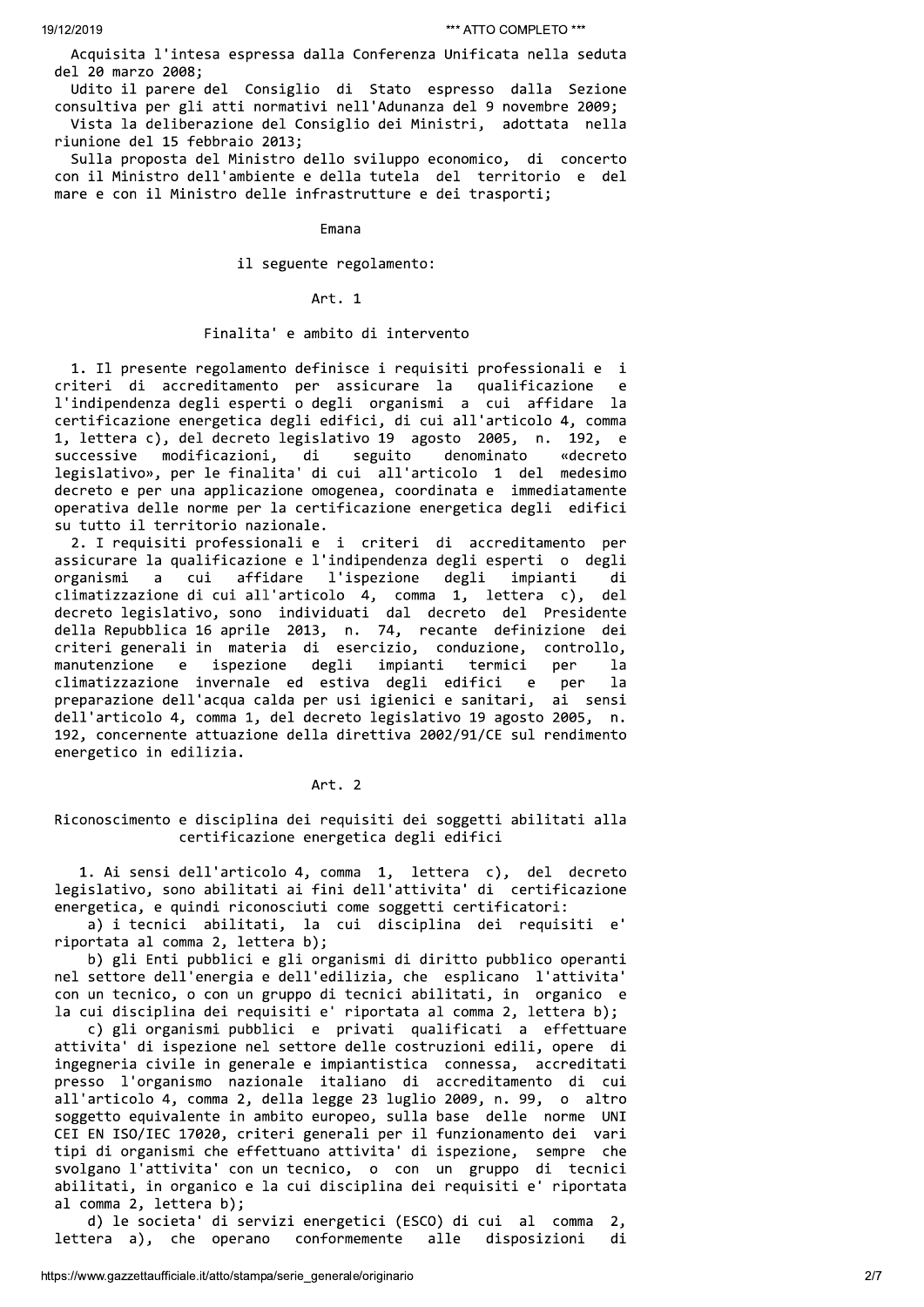"WE ATTO COMPLETO"<br>
"WE ATTO COMPLETO"<br>
"ATTO COMPLETO"<br>
"WE ATTO COMPLETO"<br>
"COMPLETO"<br>
"COMPLETO"<br>
"COMPLETO"<br>
"ATTO COMPLETO"<br>
"ATTO COMPLETO"<br>
"ATTO COMPLETO"<br>
"ATTO COMPLETO"<br>
"ATTO COMPLETO"<br>
"ATTO COMPLETO"<br>
"ATTO C <sup>49/12/2019</sup><br>
"\*ATTO COMPLETO \*\*\*<br>
recepimento e attuazione della direttiva 2006/32/CE del Parlamento<br>
europeo e del Consiglio, del 5 aprile 2006, concernente l'efficienza<br>
degli usi finali dell'energia e i servizi energet <sup>112/2019</sup><br>
<sup>\*\*\*</sup>ATTO COMPLETO \*\*\*<br>
recepimento e attuazione della direttiva 2006/32/CE del Parlamento<br>
europeo e del Consiglio, del 5 aprile 2006, concernente l'efficienza<br>
degli usi finali dell'energia e i servizi energe \*\*\*ATTO COMPLETO \*\*\*<br>
recepimento e attuazione della direttiva 2006/32/CE del Parlamento<br>
europeo e del Consiglio, del 5 aprile 2006, concernente l'efficienza<br>
degli usi finali dell'energia e i servizi energetici sempre ch <sup>49/12/2019</sup><br>
<sup>44</sup>/4710 cOMPLETO<br>
<sup>44</sup>/4710 cOMPLETO<br>
<sup>44</sup>/4710 compressor<br>
europeo e del Consiglio, del 5 aprile 2006, concernete l'efficienza<br>
degli usi finali dell'energia e i servizi energetici sempre che<br>
svolgano l'a

19/12/2019<br>
recepimento e attuazione della dire<br>
europeo e del Consiglio, del 5 apri<br>
degli usi finali dell'energia e i<br>
svolgano l'attivita' con un tecnico<br>
abilitati, in organico e la cui dis<br>
al comma 2, lettera b).<br>
2. "ATTO COMPLETO""<br>
""ATTO COMPLETO""<br>
recepimento e attuazione della direttiva 2006/32/CE del Parlamento<br>
europeo e del Consiglio, del 5 aprile 2006, concernente l'efficienza<br>
degli usi finali dell'energia e i servizi energ recepimento e attu<br>
recepimento e attu<br>
europeo e del Cons<br>
degli usi finali d<br>
svolgano l'attivit<br>
abilitati, in orga<br>
al comma 2, letter<br>
2. Ai fini del<br>
requisiti:<br>
a) societa' d<br>
giuridica che forn<br>
miglioramento dell<br> recepimento e attuazione della direttiva 2006/32/CE del Parlamento<br>europeo e del Consiglio, del 5 aprile 2006, concernente l'efficienza<br>degli usi finali dell'energia e i servizi energetici sempre che<br>esvolgano l'attivita' europeo e del Consiglio, del 5 aprile 2006, concernente l'efficienza<br>degli usi finali dell'energia e i servizi energetici sempre che<br>svolgano l'attivita' con un tecnico, o con un gruppo di tecnici<br>abilitati, in organico e degli usi finali dell'energia e i servizi energetici sempre che<br>svolgano l'attivita' con un tecnico, o con un gruppo di tecnici<br>abilitati, in organico e la cui disciplina dei requisiti e 'riportata<br>al comma 2, lettera b).<br> svolgano l'attivita' con un tecnico, o con un gruppo di tecnici<br>abilitati, in organico e la cui disciplina dei requisiti e' riportata<br>al comma 2, lettera b).<br>2. Ai fini del presente decreto sono disciplinati i seguenti<br>req abilitati, in organico e la cui disciplina dei requisiti e' riportata<br>al comma 2, lettera b).<br>2. Ai fini del presente decreto sono disciplinati i seguenti<br>requisiti:<br>a) societa' di servizi energetici (ESCO), persona fisica al comma 2, lettera b).<br>
2. Ai fini del presente decreto sono disciplinati i seguenti<br>
requisiti:<br>
a) societa' di servizi energetici (ESCO), persona fisica o<br>
giuridica che formisce servizi energetica ovvero altre misure d 2. Ai fini del presente decreto sono disciplinati i seguenti<br>requisiti:<br>requisiti:<br>el a) societa' di servizi energetici (ESCO), persona fisica o<br>giuridica che fornisce servizi energetici ovvero altre misure di<br>migliorament requisiti:<br>
a) societa' di servizi energetici<br>
giuridica che fornisce servizi energetica<br>
miglioramento dell'efficienza energetica<br>
locali dell'utente e, cio' facendo, accet<br>
finanziario. Il pagamento dei servizi for<br>
parz a) societa' di servizi energetici (ESCO), persona fisica o<br>giuridica che fornisce servizi energetici ovvero altre misure di<br>miglioramento dell'efficienza energetica nelle installazioni o nei<br>locali dell'utente e, cio'facen giuridica che fornisce servizi energetici ovvero altre misure di<br>miglioramento dell'efficinza energetica nelle installazioni o nei<br>iocali dell'utente e, cio' facendo, accetta un margine di rischio<br>finanziario. Il pagamento miglioramento dell'efficienza energetica nelle installazioni o nei<br>locali dell'uetne e, cio' facendo, accetta un margine di rischio<br>finanziario. Il pagamento dei servizi forniti si basa, totalmente o<br>parzialmente, sui risp

locali dell'utente e, cio' facendo, accetta un margine di rischio<br>finanziario. Il pagamento dei servizi forniti si basa, totalmente o<br>parzialmente, sui risparmi di spesa derivanti dal miglioramento<br>dell'efficienza energeti finanziario. Il pagamento dei servizi forniti si basa, totalmente o<br>parzialmente, sui risparmi di spesa derivanti dal miglioramento<br>dell'efficienza energetia conseguito e sul raggiungimento degli<br>altri criteri di rendiment parzialmente, sui risparmi<br>dell'efficienza energetica<br>altri criteri di rendimento<br>b) tecnico abilitato,<br>dipendente di enti e organis<br>pubbliche o private, compres<br>professionista libero od<br>rispondere almeno a uno dei<br>present dell'efficienza energetica conseguito e sul raggiungimento degli<br>altri criteri di rendimento stabiliti;<br>b) tecnico abilitato, un tecnico operante sia in veste di<br>dipendente di enti e organismi pubblici o di societa' di ser altri criteri di rendimento stabiliti;<br>
b) etcnico abbiliatto, un tecnico operante sia in veste di<br>
dipendente di enti e organismi pubblici o di societa' di servizi<br>
pubbliche o private, comprese le societa' di ingegneria, b) tecnico abilitato, un tecnico operante sia in veste di<br>dipendente di entri e roganismi pubblici o di societa' di servizi<br>pubbliche o private, comprese le societa' di ingegneria, che di<br>professionista libero od associato dipendente di enti e organismi pubblici o di societa' di servizi<br>pubbliche o private, comprese le societa' di ingegeneia, che di<br>professionista libero od associato. I tecnici abilitati devono<br>rispondere almeno a uno dei re pubbliche o private, comprese le societa' di ingegneria, che di<br>professionista libero od associato. I tecnici abilitati devono<br>rispondere almeno a uno dei requisiti di cui ai commi 3 e 4 del<br>presente articolo.<br>3. Il tecnic professionista libero od associato. I tecnici abilitati devono<br>risponder almeno a uno dei requisiti di cui ai commi 3 e 4 del<br>presente articolo.<br>3. Il tecnico abilitato di cui alla lettera b) del comma 2, deve<br>essere in po rispondere almeno a uno dei requisiti di cui ai commi 3 e 4 del<br>presente articolo.<br>3. Il tecnico abilitato di cui alla lettera b) del comma 2, deve<br>essere in possesso di uno dei titoli di cui alle lettere da a) ad e)<br>del p presente articolo.<br>3. Il tecnico abilitato di cui alla lettera b) del comma 2, deve<br>3. Il tecnico abilitato di cui alle lettera da a) ad e)<br>del presente comma, iscritto ai relativi ordini e collegi<br>professionali, ove esist 3. Il tecnico abilitato di cui alla lettera b) del comma 2, deve<br>essere in possesso di uno dei titoli di cui alle lettere da a) ad e)<br>del professionali, ove esistenti, e abilitato all'esercizio della<br>professione relativa a essere in possesso di uno dei titoli di cui alle lettere da a) ad e)<br>del presente comma, iscritto ai relativi ordini e collegi<br>professione relativa alla progettazione di edifici e impianti<br>asserviti agli edifici stessi, ne del presente comma, iscritto ai relativi ordini e collegi<br>professionali, ove esistenti, e abilitato all'escrizio della<br>professione relativa alla progettazione di edifici e impianti<br>asserviti agli edifici stessi, nell'ambit professionali, ove esistenti, e abilitato all'esercizio della<br>professione relativa alla progettazione di edifici e impianti<br>asserviti agli edifici stessi, nell'ambito delle specifiche<br>competenze a esso attribuite dalla leg professione relativa alla progettazione di edifici<br>asserviti agli edifici stessi, nell'ambito delle<br>competenze a esso attribuite dalla legislazione vigente<br>abilitato opera quindi all'interno delle proprie compet<br>tecnico no

asserviti agli edifici stessi, nell'ambito delle specifiche<br>competenze a esso attribuite dalla legislazione vigente. Il tecnico<br>abilitato opera quindi all'interno delle proprie competenze. Ove il<br>tecnico non sia competente LM-4, da LM-22 a LM-24, LM-26, LM-28, LM-30, LM-31, LM-33, LM-35,<br>LM-53, LM-69, LM-73, di cui al decreto del Ministro dell'universita' abilitato opera quindi all'interno delle proprie competenze. Ove il<br>tecnico non sia competente in tutti i campi sopra citai o nel caso<br>che alcuni di essi esulino dal proprio ambito di competenza, egli<br>deve operare in colla tecnico non sia competente in tutti i campi sopra citati o nel caso<br>che alcuni di essi esulino dal proprio ambito di competenza, egli<br>deve operare in collaborazione con altro tecnico abilitato in modo<br>che il gruppo costitu che alcuni di essi esulino dal proprio ambito di competenza, egli<br>deve operare in collaborazione con altro tecnico abilitato in modo<br>che il gruppo costituito copra tutti gli ambiti professionali su cui<br>e' richiesta la comp deve operare in collaborazione con altro tecnico abilitato in modo<br>
che il gruppo costituito copra tutti gli ambiti professionali su cui<br>
e' richiesta la competenza. I titoli richiesti sono:<br>
a) laurea magistrale conseguit 28/S, 31/S, 33/S, 34/S, 36/S, 38/S, 61/S, 74/S, 77/S, di cui al<br>decreto del Ministro dell'universita' e della ricerca scientifica e e' richiesta la competenza. I titoli richiesti sono:<br>
a) laurea magistrale conseguita in una delle seguenti classi:<br>
LM-4, da LM-22 a LM-24, LM-26, LM-28, LM-30, LM-31, LM-33, LM-35,<br>
LM-53, LM-59, LM-73, di cui al decreto a) laurea magistrale conseguita in una delle seguenti classi:<br>LM-4, da LM-22 a LM-24, LM-26, LM-28, LM-30, LM-31, LM-33, LM-35,<br>LM-53, LM-69, LM-73, di cui al decreto del Ministro dell'universita<br>e della ricerca in data 16 LM-4, da LM-22 a LM-24, LM-26, LM-28, LM-30, LM-31, LM-33, LM-35, LM-35, LM-35, LM-53, LM-63, LM-63, LM-673, di cui al decreto del Ministro dell'universita'<br>e della ricerca in data 16 marzo 2007, pubblicato nell'universita LM-53, LM-69, LM-73, di cui al decreto del Ministro dell'universita'<br>e della ricerca in data 16 marzo 2007, pubblicato nel supplemento<br>ordinario alla Gazzetta Ufficiale n. 157 del 9 luglio 2007, ovvero<br>laurea specialistica e della ricerca in data 16 marzo 2007, pubblicato nel supplemento<br>ordinario alla Gazzetta Ufficiale n. 137 del 9 luglio 2007, ovvero<br>laurea specialistica conseguita nelle seguenti classi: 4/5, da 27/5 a<br>28/5, 31/5, 33/5, 3 laurea specialistica conseguita nelle seguenti classi: 4/5, da 27/5 a<br>28/5, 31/5, 33/5, 34/5, 38/5, 38/5, 61/5, 74/5, di cui al<br>decreto del Ministro dell'universita'e della ricerca scientifica e<br>tecnologica in data 28 nove

2004, pubblicato nella Gazzetta Ufficiale n. 196 del 21 agosto 2004;<br>b) laurea conseguita nelle seguenti classi: L7, L9, L17, L23, 28/S, 31/S, 33/S, 34/S, 36/S, 38/S, 61/S, 74/S, 77/S, di cui al<br>decreto del Ministro dell'universita'e della ricerca scientifica e<br>tecnologica in data 28 novembre 2000, pubblicato nel supplemento<br>ordinario alla Gazzetta Uf decreto del Ministro dell'universita' e della ricerca scientifica e<br>tecnologica in data 28 novembre 2000, pubblicato nel supplemento<br>ordinario alla Gazzetta Ufficiale n. 18 del 23 gennaio 2001, ovvero<br>corrispondente diplom tecnologica in data 28 novembre 2000, pubblicato nel supplemento<br>ordinario alla Gazzetta Ufficiale n. 18 del 23 gennaio 2001, ovvero<br>corrispondente diploma di laurea ai sensi del decreto del Ministro<br>dell'istruzione, dell' ordinario alla Gazzetta Ufficiale n. 18 del 23 gennaio 2001, ovvero<br>corrispondente diploma di laurea ai sensi del decreto del Ministro<br>dell'istruzione, dell'universita'e della ricerca in data 5 maggio<br>2004, pubblicato nell 2000;<br>c) diploma di istruzione tecnica, settore tecnologico, in uno dei

corrispondente diploma di laurea ai sensi del decreto del Ministro<br>dell'istruzione, dell'universita' e della ricerca in data 5 maggio<br>2004, pubblicato nella Gazzetta Ufficiale n. 196 del 21 agosto 2004;<br>b) laurea conseguit 2004, pubblicato nella Gazzetta Ufficiale n. 196 del 21 agosto 2004;<br>b) laurea conseguita nelle seguenti classi: L7, L9, L17, L23,<br>L25, di cui al decreto ministeriale in data 16 marzo 2007, pubblicato<br>nel supplemento ordin b) laurea conseguita nelle seguenti classi: L7, L9, L17, L23,<br>L25, di cui al decreto ministeriale in data 16 marzo 2007, pubblicato<br>nel supplemento ordinario alla Gazzetta Ufficiale n. 155 del 6 luglio<br>2007, ovvero laurea L25, di cui al decreto ministeriale in data 16 marzo 2007, pubblicato<br>nel supplemento ordinario alla Gazzetta Ufficiale n. 155 del 6 luglio<br>2007, ovvero laurea conseguita nelle classi: 4, 8, 10, 20, di cui al<br>decreto minis nel supplemento ordinario alla Gazzetta Ufficiale n. 155 del 6 luglio<br>2007, ovvero laurea conseguita nelle classi: 4, 8, 10, 20, di cui al<br>decreto ministeriale in data 4 agosto 2000, pubblicato nel<br>supplemento ordinario al 2007, ovvero laurea conseguita nelle classi: 4, 8, 10, 20, di cui al<br>decreto ministeriale in data 4 agosto 2000, pubblicato nel<br>supplemento ordinario alla Gazzetta Ufficiale n. 245 del 19 ottobre<br>2000;<br>c) diploma di istruz decreto ministeriale in data 4 agosto 2000, pubblicato nel<br>supplemento ordinario alla Gazzetta Ufficiale n. 245 del 19 ottobre<br>2000;<br>c) diploma di istruzione tecnica, settore tecnologico, in uno dei<br>seguenti indirizzi e ar supplemento ordinario alla Gazzetta Ufficiale n. 245 del 19 ottobre<br>
2000;<br>
c) diploma di istruzione tecnica, settore tecnologico, in uno dei<br>
seguenti indirizzi e articolazioni: indirizzo C1 'meccanica,<br>
meccatronica ed e 2000;<br>
c) diploma di istruzione tecnica, settore tecnologico, in uno dei<br>
seguenti indirizzi e articolazioni: indirizzo C1 'meccanica,<br>
meccatronica ed energia' articolazione 'energia', indirizzo C3<br>
'elettronica ed elettr 1222, e successive modificazioni;<br>d) diploma di istruzione tecnica, settore tecnologico indirizzo seguenti indirizzi e articolazioni: indirizzo C1 'meccanica,<br>meccantronica ed energia' articolazione 'energia', indirizzo C3<br>'elettronica ed elettrotecnica' articolazione 'elettrotecnica', di<br>cui al decreto del Presidente meccatronica ed energia' articolazione 'energia', indirizzo C3<br>'elttronica ed elettrotecnica' articolazione 'elettrotecnica', di<br>cui al decreto del Presidente della Repubblica 15 marzo 2010, n. 88,<br>ovvero, diploma di perit 'elettronica ed elettrotecnica' articolazione 'elettrotecnica', di<br>cui al decreto del Presidente della Repubblica 15 marzo 2010, n. 88,<br>overo, diploma di perito industriale in uno dei seguenti indrizzi<br>specializzati: edili cui al decreto del Presi<br>
ovvero, diploma di perit<br>
specializzati: edilizia,<br>
cui al decreto del Presi<br>
1222, e successive modif<br>
d) diploma di istruz<br>
C9 'costruzioni, ambient<br>
Presidente della Repubbl<br>
geometra;<br>
e) dipl ovvero, diploma di perito industriale in uno dei seguenti indirizzi<br>specializzati: edilizia, elettrotecnica, meccanica, termotecnica, di<br>cui al decreto del Presidente della Repubblica 30 settembre 1961, n.<br>1222, e successi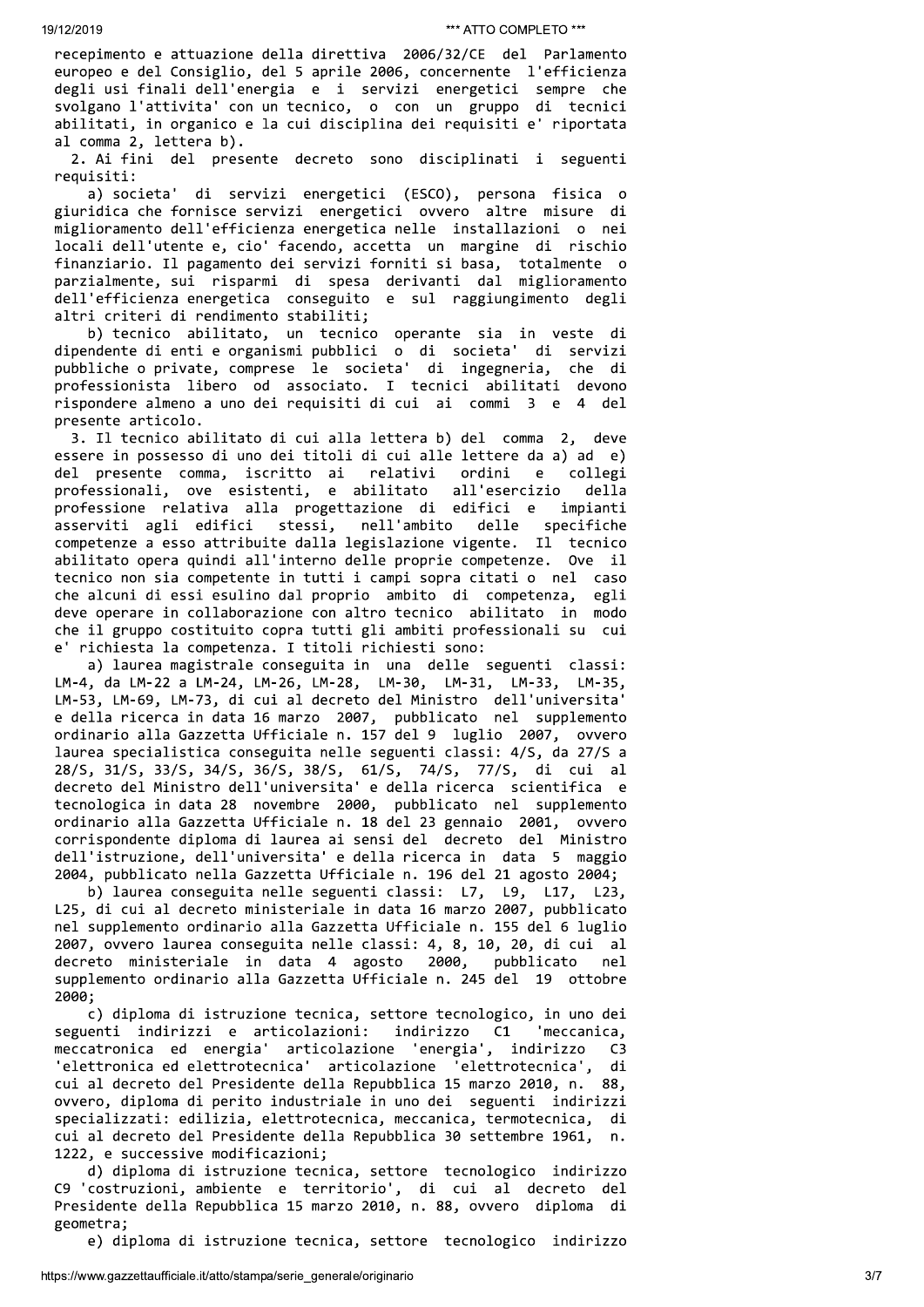C8 'agraria, agroalimentare e agroindustria' articolazione 'gestione dell'ambiente e del territorio', di cui al decreto del Presidente della Repubblica 15 marzo 2010, n. 88, ovvero diploma di perito agrario o agrotecnico.

4. Il tecnico abilitato di cui alla lettera b) del comma 2, deve essere in possesso di uno dei titoli di cui alle lettere da a) a d) del presente comma, e di un attestato di frequenza, con superamento dell'esame finale, relativo a specifici corsi di formazione per la certificazione energetica degli edifici, di cui al comma 5. Il soggetto in possesso di detti requisiti e' tecnico abilitato esclusivamente in materia di certificazione energetica degli edifici. I titoli richiesti sono:

a) titoli di cui al comma 3, ove non corredati della abilitazione professionale in tutti i campi concernenti la progettazione di edifici e impianti asserviti agli edifici stessi;

b) laurea magistrale conseguita in una delle seguenti classi: LM-17, LM-20, LM-21, LM-25, LM-27, LM-29, LM-32, LM-34, LM-40, LM-44, LM-48, LM-54, LM-60, LM-74, LM-75, LM-79, di cui al decreto del Ministro dell'universita' e della ricerca in data 16 marzo 2007, pubblicato nel supplemento ordinario alla Gazzetta Ufficiale n. 157 del 9 luglio 2007, ovvero laurea specialistica conseguita nelle seguenti classi: 20/S, 25/S, 26/S, 29/S, 30/S, 32/S, 35/S, 37/S, 45/S, 50/S, 54/S, 62/S, 68/S, 82/S, 85/S, 86/S, di cui al decreto del Ministro dell'universita' e della ricerca scientifica e tecnologica in data 28 novembre 2000, pubblicato nel supplemento ordinario alla Gazzetta Ufficiale n. 18 del 23 gennaio 2001, ovvero corrispondente diploma di laurea ai sensi del Ministro dell'universita' e della ricerca in data 5 maggio 2004, pubblicato nella Gazzetta Ufficiale n. 196 del 21 agosto 2004;

c) laurea conseguita nelle seguenti classi: L8, L30, L21, L27, L32, L34, L35, di cui al decreto ministeriale in data 16 marzo 2007, pubblicato nel supplemento ordinario alla Gazzetta Ufficiale n. 155 del 6 luglio 2007, ovvero laurea conseguita nelle classi: 7, 9, 16. 21, 25, 27, 32, di cui al decreto ministeriale in data 4 agosto 2000, pubblicato nel supplemento ordinario alla Gazzetta Ufficiale n. 245 del 19 ottobre 2000;

d) diploma di istruzione tecnica, settore tecnologico, di cui al decreto del Presidente della Repubblica 15 marzo 2010, n. 88, con indirizzi e articolazioni diversi da quelli indicati al comma 3, lettere c), d) ed e), ovvero diploma di perito industriale di cui al decreto del Presidente della Repubblica 30 settembre 1961, n. 1222, e successive modificazioni, con indirizzi specializzati diversi da quelli indicati al comma 3, lettera c).

5. I corsi di formazione per la certificazione energetica degli edifici e i relativi esami sono svolti, a livello nazionale, da universita', da organismi ed enti di ricerca, e da consigli, ordini e collegi professionali, autorizzati dal Ministero dello sviluppo economico di intesa con il Ministero delle infrastrutture e dei trasporti ed il Ministero dell'ambiente e della tutela del territorio e del mare; a livello regionale, i medesimi corsi sono svolti direttamente da regioni e province autonome, e da altri soggetti di ambito regionale con competenza in materia di certificazione energetica autorizzati dalle predette regioni e province autonome. Per le finalita' di cui all'articolo 1, comma 1, i corsi sono svolti in base ai contenuti minimi definiti nell'Allegato 1. L'attestato di frequenza con superamento di esame finale e' rilasciato dai soggetti erogatori dei corsi e degli esami.

6. Ai fini del presente decreto, si applicano le definizioni di cui all'articolo 2, commi 1 e 2, del decreto legislativo.

Art. 3

# Requisiti di indipendenza e imparzialita' dei soggetti abilitati alla certificazione energetica degli edifici

1. Ai fini di assicurare indipendenza e imparzialita' di giudizio dei soggetti di cui al comma 1 dell'articolo 2, i tecnici abilitati, all'atto di sottoscrizione dell'attestato di certificazione energetica, dichiarano: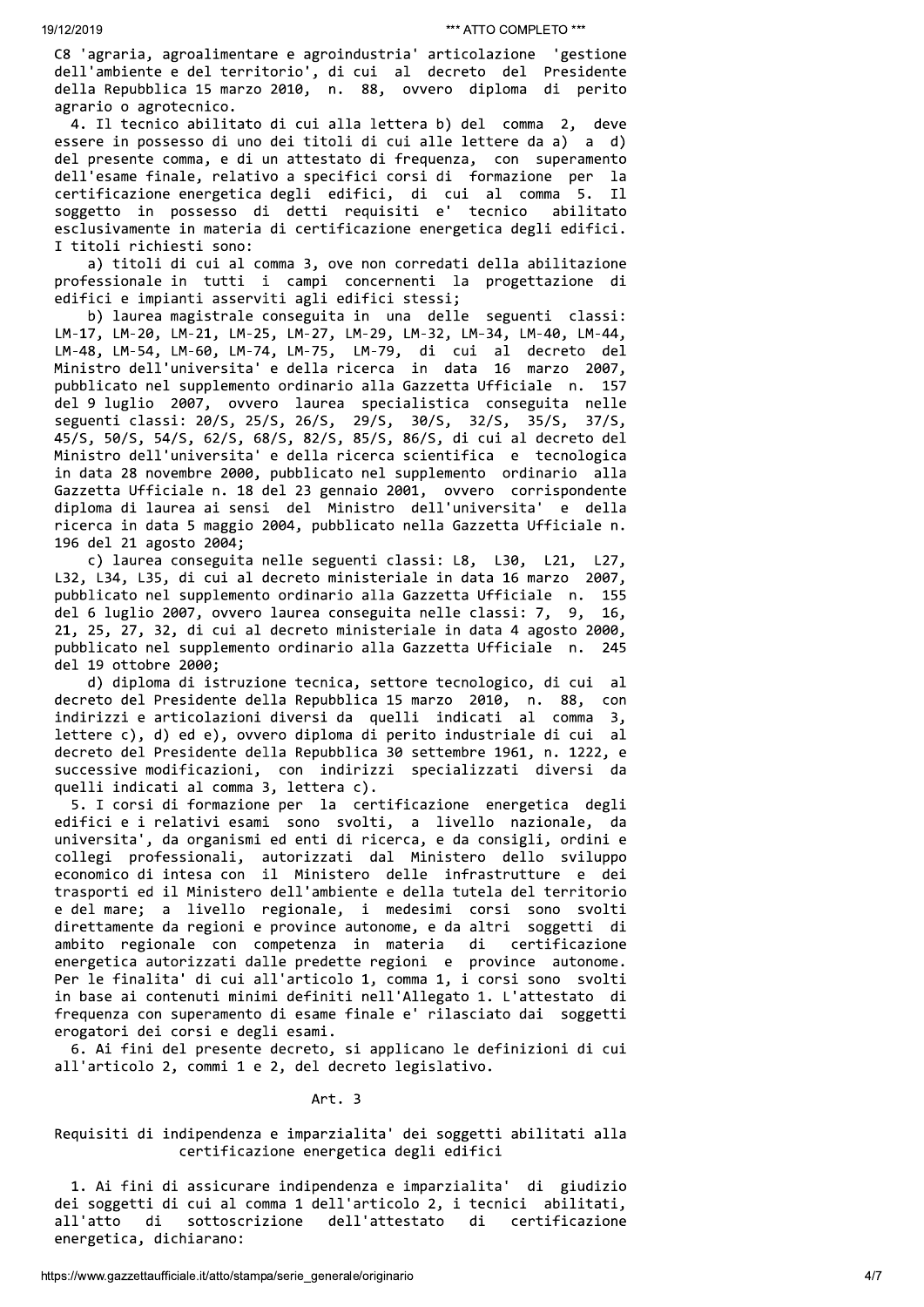a) nel caso di certificazione di edifici di nuova costruzione, l'assenza di conflitto di interessi, tra l'altro espressa attraverso processo il non coinvolgimento diretto o indiretto nel di progettazione e realizzazione dell'edificio da certificare o con i produttori dei materiali e dei componenti in esso incorporati nonche' rispetto ai vantaggi che possano derivarne al richiedente, che in ogni caso non deve essere ne' il coniuge ne' un parente fino al quarto grado;

b) nel caso di certificazione di edifici esistenti, l'assenza di conflitto di interessi, ovvero di non coinvolgimento diretto o indiretto con i produttori dei materiali e dei componenti in esso incorporati nonche' rispetto ai vantaggi che possano derivarne al richiedente, che in ogni caso non deve essere ne' coniuge ne' parente fino al quarto grado.

# Art. 4

#### Funzioni delle Regioni e Province autonome

 $1.$ Ai sensi dell'articolo 17 del decreto legislativo, fermo restando quanto disposto dal comma 3, le disposizioni del presente decreto si applicano per le regioni e province autonome che<br>abbiano ancora provveduto ad adottare propri provvedimenti non in applicazione della direttiva 2002/91/CE e comunque sino alla data di entrata in vigore dei predetti provvedimenti regionali.

2. Ai sensi dell'articolo 9, comma 1, del decreto legislativo, per promuovere la tutela degli interessi degli utenti attraverso una applicazione omogenea della predetta norma sull'intero territorio nazionale, nel disciplinare la materia le regioni e le province autonome nel rispetto dei vincoli derivanti dall'ordinamento comunitario nonche' dei principi fondamentali della direttiva 2002/91/CE e desumibili dal decreto legislativo, possono:

a) adottare un sistema di riconoscimento dei soggetti abilitati di cui all'articolo 2 a svolgere le attivita' di certificazione<br>energetica degli edifici, nel rispetto delle norme comunitarie in materia di libera circolazione dei servizi;

b) promuovere iniziative di informazione e orientamento dei soggetti certificatori e degli utenti finali;

c) promuovere attivita' di formazione e aggiornamento dei soggetti certificatori:

d) monitorare l'impatto del sistema di certificazione degli edifici in termini di adempimenti burocratici, oneri e benefici per i cittadini:

e) predisporre, nell'ambito delle funzioni delle regioni e degli enti locali di cui all'articolo 9 del decreto legislativo, un sistema di accertamento della correttezza e qualita' dei servizi di certificazione di cui all'articolo 5, direttamente o attraverso enti pubblici ovvero organismi pubblici o privati di cui sia garantita la qualificazione e indipendenza, e assicurare che la copertura dei costi avvenga con una equa ripartizione tra tutti gli utenti interessati al servizio;

f) promuovere la conclusione di accordi volontari ovvero di altri strumenti al fine di assicurare agli utenti prezzi equi di accesso a qualificati servizi di certificazione energetica degli edifici.

3. Ai fini del comma 2, le regioni e le province autonome che alla data di entrata in vigore del presente decreto abbiano gia' provveduto al recepimento della direttiva 2002/91/CE del Parlamento europeo e del Consiglio, del 16 dicembre 2002, adottano misure atte a favorire un graduale ravvicinamento dei propri provvedimenti anche nell'ambito delle azioni di coordinamento tra lo Stato le regioni e le province autonome, di cui al decreto ai sensi dell'articolo 6, comma 9, del decreto legislativo. Le regioni e le province autonome provvedono affinche' sia assicurata la coerenza dei  $10<sub>0</sub>$ provvedimenti con i contenuti del presente decreto.

Art. 5

Criteri di controllo della qualita' del servizio di certificazione energetica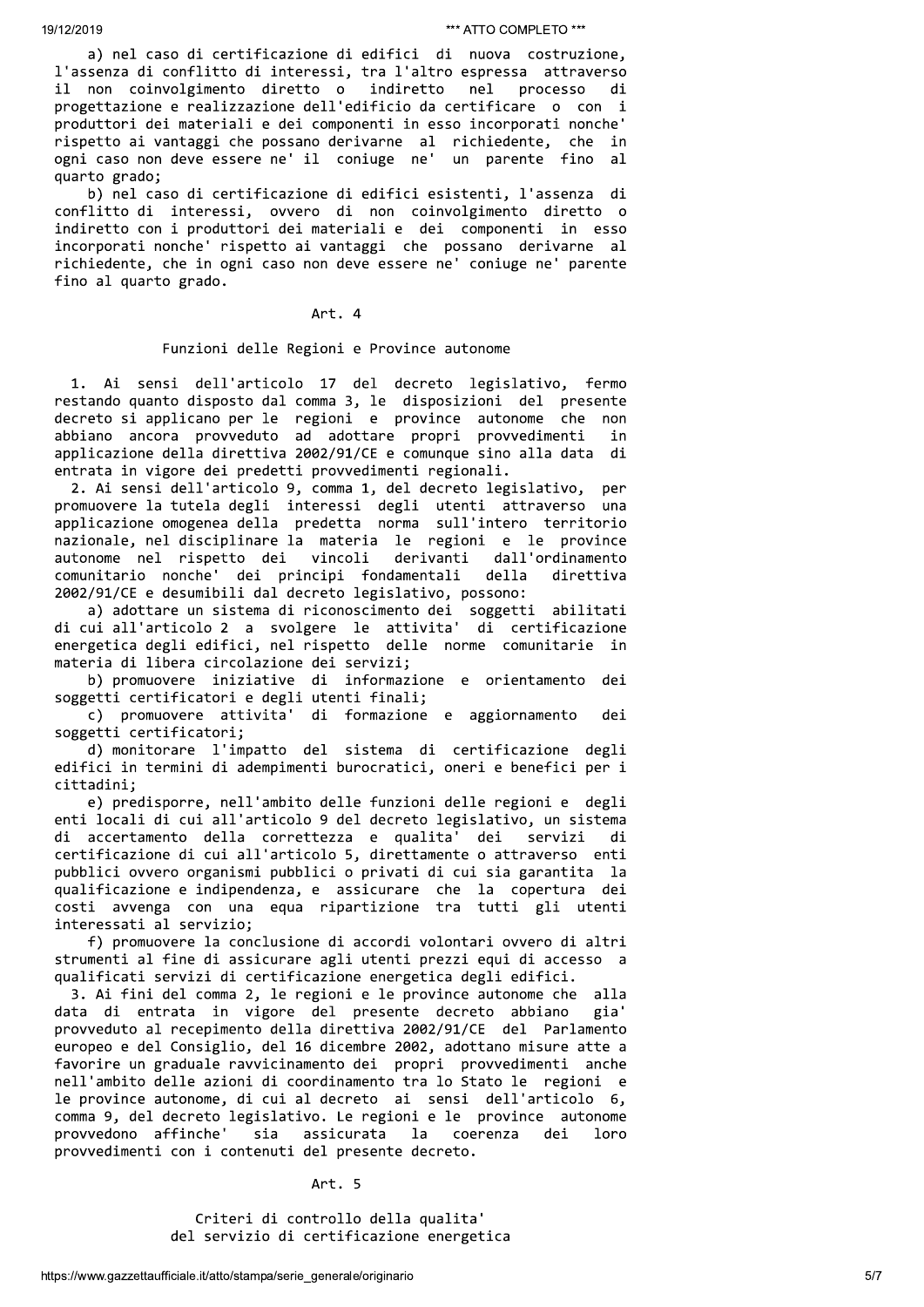1. Le regioni e le province autonome di Trento e di Bolzano procedono ai controlli della qualita' del servizio di certificazione energetica reso dai Soggetti certificatori attraverso l'attuazione di una procedura di controllo congruente con gli obiettivi del decreto legislativo e le finalita' certificazione energetica, della coerentemente agli indirizzi di cui all'articolo 4, comma 2, lettera e). Ove non diversamente disposto da norme regionali i predetti controlli sono svolti dalle stesse autorita' competenti a cui sono demandati gli accertamenti e le ispezioni necessari all'osservanza delle norme relative al contenimento dei consumi energia di nell'esercizio e manutenzione degli impianti di climatizzazione, ai sensi dell'articolo 9, comma 2, del decreto legislativo.

2. Ai fini del comma 1, i controlli sono prioritariamente orientati alle classi energetiche piu' efficienti e comprendono tipicamente:

a) l'accertamento documentale degli attestati di certificazione includendo in esso anche la verifica del rispetto delle procedure; b) le valutazioni di congruita' e coerenza dei dati di progetto o

di diagnosi con la metodologia di calcolo e i risultati espressi;

c) le ispezioni delle opere o dell'edificio.

#### Art. 6

# Disposizioni finali

1. Per gli edifici gia' dotati di attestato di certificazione<br>energetica, sottoposti ad adeguamenti impiantistici, compresa la sostituzione del generatore di calore, l'eventuale aggiornamento<br>dell'attestato di certificazione, di cui all'articolo 6, comma 5, del decreto legislativo, puo' essere predisposto anche da un tecnico abilitato, la cui disciplina dei requisiti e' riportata al comma 2,<br>lettera b), dell'articolo 2, dell'impresa di costruzione ovvero installatrice incaricata dei predetti adeguamenti.

2. Le disposizioni di cui al presente decreto sono modificate e integrate con la medesima procedura.

#### Art. 7

#### Copertura finanziaria

1. All'attuazione del presente decreto si provvede con le risorse umane, finanziarie e strumentali disponibili a legislazione vigente, senza nuovi o maggiori oneri per la finanza pubblica.

Il presente decreto, munito del sigillo dello Stato, sara' inserito nella Raccolta ufficiale degli atti normativi della Repubblica italiana. E' fatto obbligo a chiunque spetti di osservarlo e di farlo osservare.

Dato a Roma, addi' 16 aprile 2013

#### NAPOLITANO

Monti, Presidente del Consiglio dei ministri

Passera, Ministro dello sviluppo economico e delle infrastrutture e dei trasporti

Clini, Ministro dell'ambiente e della tutela del territorio e del mare

Visto, il Guardasigilli: Cancellieri

Registrato alla Corte dei conti il 17 giugno 2013 Ufficio di controllo atti MISE - MIPAAF, registro n. 6, foglio n. 228

Allegato 1 (Art.2, comma 5)

Contenuti minimi del corso di formazione per tecnici abilitati alla certificazione energetica degli edifici